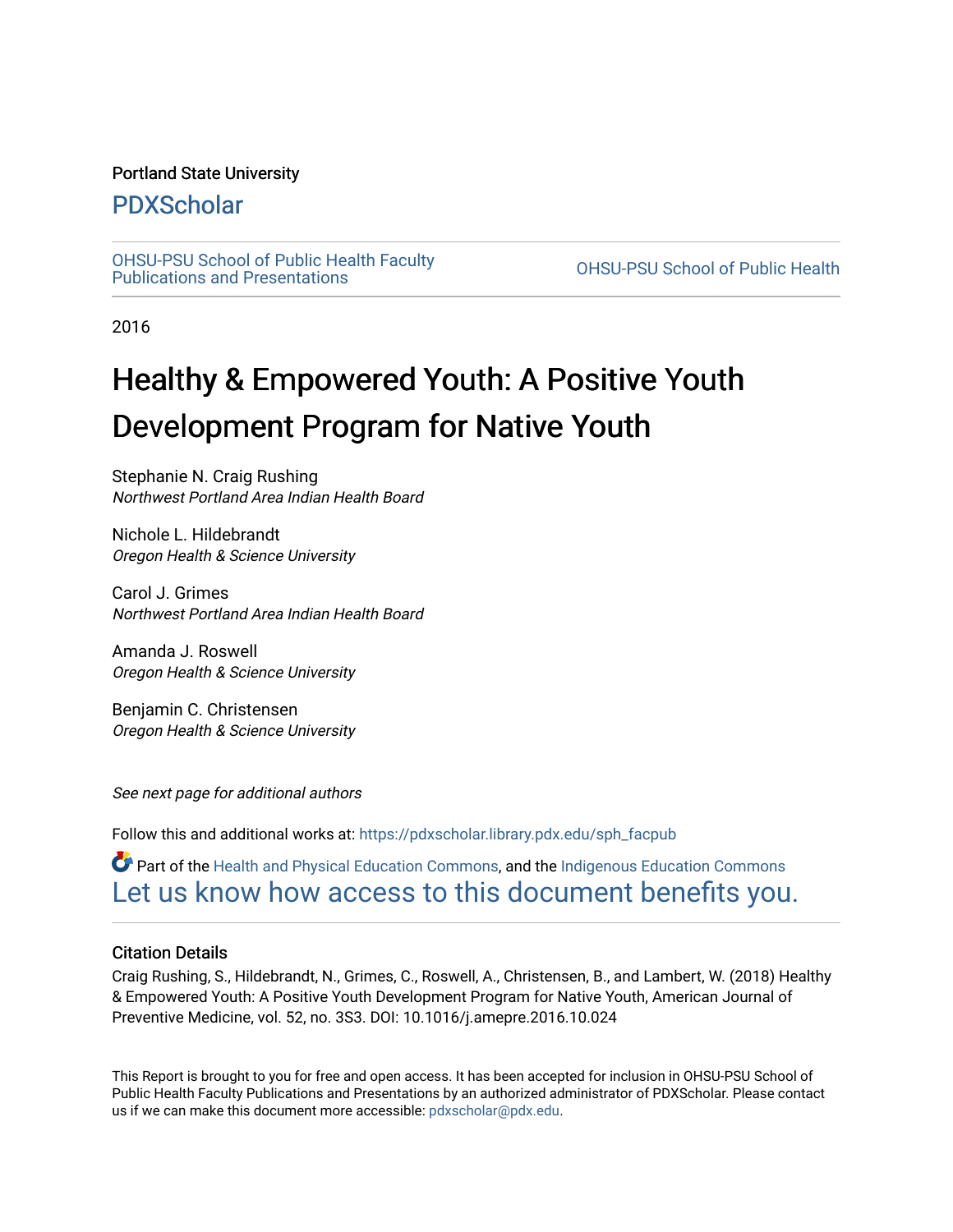#### Authors

Stephanie N. Craig Rushing, Nichole L. Hildebrandt, Carol J. Grimes, Amanda J. Roswell, Benjamin C. Christensen, and William E. Lambert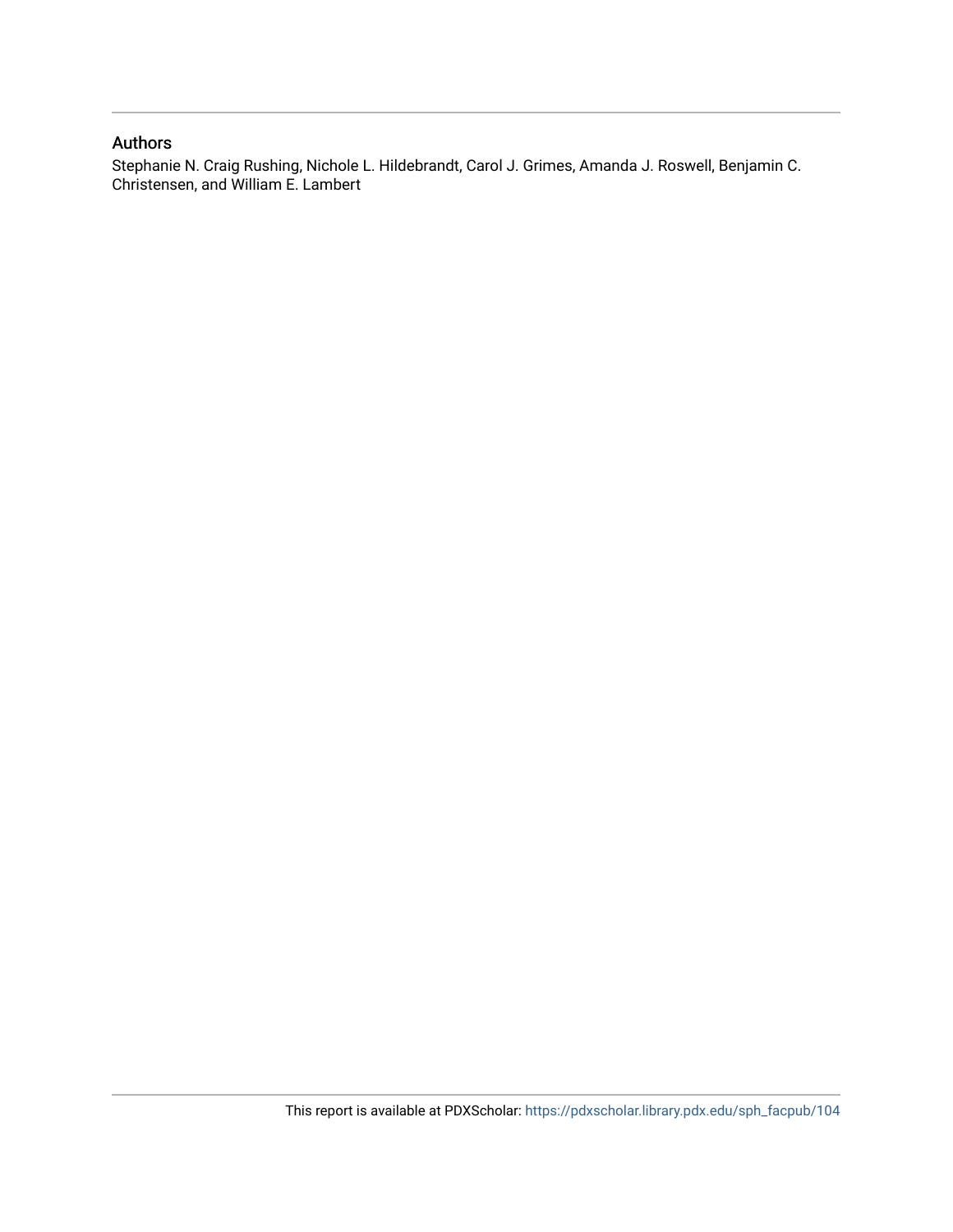## AMERICAN JOURNAL OF **Preventive Medicine**

#### BRIEF REPORT

# Healthy & Empowered Youth: A Positive Youth Development Program for Native Youth



Stephanie N. Craig Rushing, PhD, MPH, $<sup>1</sup>$  Nichole L. Hildebrandt, BS, $<sup>2</sup>$  Carol J. Grimes, MPH, $<sup>1</sup>$ </sup></sup></sup> Amanda J. Rowsell,  $BS<sub>1</sub><sup>2</sup>$  Benjamin C. Christensen, MPH,<sup>2</sup> William E. Lambert, PhD<sup>2</sup>

Introduction: During 2010–2012, Oregon Health & Science University's Prevention Research Center, a Northwest Tribe, and the Northwest Portland Area Indian Health Board, collaborated to evaluate the Healthy & Empowered Youth Project, a school- and community-based positive youth development program for American Indian and Alaska Native high school students.

Methods: The Native STAND (Students Together Against Negative Decisions) curriculum was enhanced with hands-on learning activities in media design to engage students in sexual and reproductive health topics covered by the curriculum. Guest speakers, field trips, and extracurricular activities were added to provide academic enrichment, engage students in cultural activities, and offer opportunities for career development. Students completed comprehensive pre- and postsurveys, and the authors conducted focus groups and key informant interviews with students and teachers. Data analysis was conducted during 2013–2014.

Results: Survey findings demonstrated improvements in student leadership and achievement, physical and mental health, and protective sexual health behaviors. The percentage of female teens reporting use of a condom the last time they had sex increased from 17% to 30%, and those who reported ever having been tested for sexually transmitted illnesses doubled from 12% to 24%. Focus group and interview findings indicated similar improvements in student self-esteem, life skills, health behavior, and engagement in community.

Conclusions: The Healthy & Empowered Youth Project educated and empowered Native high school students on a variety of sensitive health topics. The media enhancements were central to the program's success, reinforcing and personalizing classroom lessons and generating health-related videos and posters that resonated with family and friends.

Am J Prev Med 2017;52(3S3):S263-S267.  $\odot$  2016 American Journal of Preventive Medicine. Published by Elsevier Inc. This is an open access article under the CC BY-NC-ND license (http://creativecommons.org/licenses/by-nc-nd/4.0/).

#### INTRODUCTION

**A** merican Indian and Alaska Native youth are disproportionately affected by a number of health challenges, including drug and alcohol use, violence and self-harm, teen pregnancy, and sexually transdisproportionately affected by a number of health challenges, including drug and alcohol use, viomitted infections  $(STIs).<sup>1</sup>$  Structural and environmental factors contribute to these health disparities, including rural geography, high poverty rates, poor access to health services, stigma, and historical trauma.<sup>[2](#page-5-0)</sup> Despite the immense need, few culturally relevant interventions have been designed for or rigorously evaluated among Amer-ican Indian and Alaska Native youth.<sup>[3](#page-5-0)</sup> In response, Oregon Health & Science University's Centers for Disease Control and Prevention-funded Prevention Research

Center, the Northwest Portland Area Indian Health Board, and a Northwest Tribe collaborated to implement and evaluate the Healthy & Empowered Youth (HEY)

0749-3797/\$36.00

<http://dx.doi.org/10.1016/j.amepre.2016.10.024>

From the <sup>1</sup>Northwest Portland Area Indian Health Board, Portland, Oregon; and <sup>2</sup>Oregon Health & Science University, Center for Healthy Communities, Oregon Health & Science University/Portland State University School of Public Health, Portland, Oregon

Address correspondence to: William Lambert, PhD, Oregon Health & Science University, Center for Healthy Communities, Oregon Health & Science University/Portland State University School of Public Health, 3181 SW Sam Jackson Park Road, Portland OR 97239. E-mail: [lambertw@ohsu.edu.](mailto:lambertw@ohsu.edu)

This article is part of a supplement issue titled Prevention Research Centers Program – 30th Anniversary: Translating Applied Public Health Research into Policy and Practice.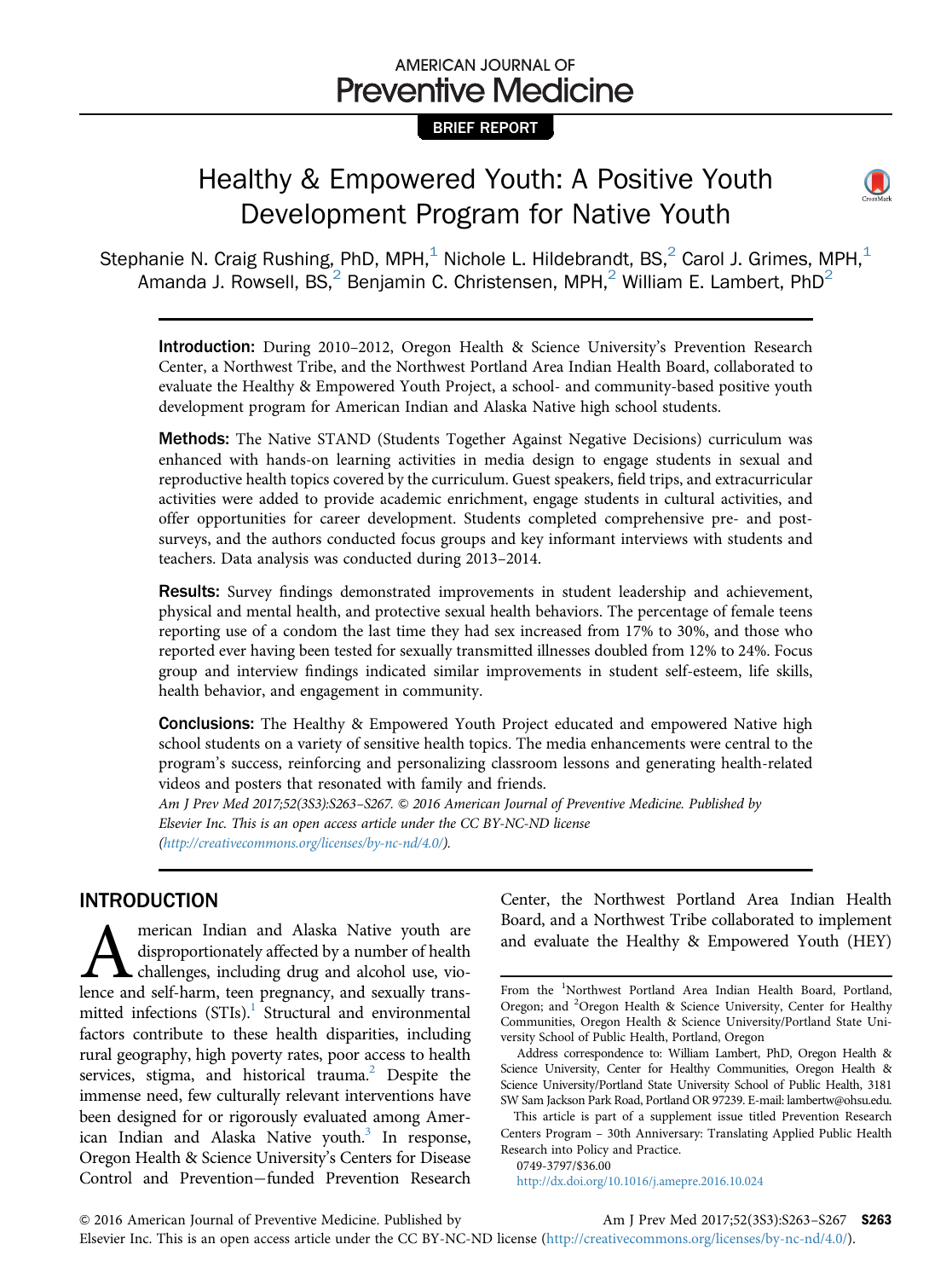<span id="page-3-0"></span>Project, a multimedia school- and community-based positive youth development program that emphasized sexual and reproductive health.

#### The Healthy & Empowered Youth Project

The HEY Project was delivered as a classroom course to students at the Tribe's junior/senior high school during 2010–2012. Students received an enhanced version of Native STAND (Students Together Against Negative Decisions), a culturally relevant curriculum that draws on teachings and values from across Indian Country.<sup>[4,5](#page-5-0)</sup>

The curriculum consists of 27 sessions that are each 90 minutes; employs active learning methods; and holistically addresses healthy relationships, self-esteem, preventing STIs and early pregnancy, and avoiding substance abuse. To enhance the curriculum, teachers incorporated hands-on training in video production and media literacy, guest speakers, field trips, and after school and summer camp activities. The class was taught by two trained facilitators (one male, one female), who were employed as teachers at the school, and who received training from professional filmmakers.

| Table 1. Description and Results of Composite Survey Measures (Positive Emotions) |  |
|-----------------------------------------------------------------------------------|--|
|-----------------------------------------------------------------------------------|--|

|                                                                    |                 |                                                 | Composite index, M (SD)       |                             |                                             |
|--------------------------------------------------------------------|-----------------|-------------------------------------------------|-------------------------------|-----------------------------|---------------------------------------------|
| <b>Domain</b>                                                      | No. of<br>items | <b>Scale anchors</b><br>benchmark value         | <b>Pre-survey</b><br>$(n=90)$ | Post-<br>survey<br>$(n=90)$ | Pre-post<br>absolute<br>change <sup>a</sup> |
| Positive outlook                                                   | $\mathbf{1}$    | 10 (very happy) to 0<br>(not at all happy)      | 6.85(.26)                     | 7.22(.29)                   | $+0.37$                                     |
| How happy would you say you are<br>these days?                     |                 |                                                 | 6.85(.26)                     | 7.22(.29)                   | $+0.37$                                     |
| Self-esteem                                                        | 8               | 10 (strongly agree) to 0<br>(strongly disagree) | 6.96(.20)                     | 6.85(.21)                   | $-0.11$                                     |
| I feel confident about reaching my<br>goals.                       |                 |                                                 | 7.91(.28)                     | 7.88(.22)                   | $-0.03$                                     |
| I smile and laugh a lot.                                           |                 |                                                 | 7.25(.34)                     | 7.98(.31)                   | $+0.73$                                     |
| I feel I am a person of worth.                                     |                 |                                                 | 6.90(.27)                     | 7.04(.26)                   | $+0.14$                                     |
| I feel I can't do anything right. <sup>b</sup>                     |                 |                                                 | 4.46(.31)                     | 5.66(.33)                   | $-1.20$ <sup>*</sup>                        |
| Sometimes I think I am no good at<br>all. <sup>b</sup>             |                 |                                                 | 4.91(.31)                     | 5.10(.34)                   | $-0.19$                                     |
| I feel that I am a failure. <sup>b</sup>                           |                 |                                                 | 3.92(.35)                     | 4.43(.38)                   | $-0.51$                                     |
| I feel that I do not have much to be<br>proud of. <sup>b</sup>     |                 |                                                 | 5.05(.32)                     | 4.65(.33)                   | $+0.40$                                     |
| I feel that my life is not very useful. <sup>b</sup>               |                 |                                                 | 4.68(.38)                     | 5.32(.37)                   | $-0.64$                                     |
| Good at making friends, empathetic,<br>caring                      | $\overline{2}$  | 10 (strongly agree) to 0<br>(strongly disagree) | 6.78(.20)                     | 6.94(0.23)                  | $+0.16$                                     |
| I am good at making friends.                                       |                 |                                                 | 6.78(.25)                     | 6.84(.28)                   | $+0.06$                                     |
| I care about others' feelings.                                     |                 |                                                 | 6.86(.25)                     | 7.04(.28)                   | $+0.18$                                     |
| Strong moral compass, values,<br>responsible, helpful, hardworking | 5               | 10 (strongly agree) to 0<br>(strongly disagree) | 7.54(.19)                     | 7.61(.17)                   | $+0.07$                                     |
| I am helpful.                                                      |                 |                                                 | 7.23(.31)                     | 7.26(.38)                   | $+0.03$                                     |
| I feel confident standing up for what I<br>believe.                |                 |                                                 | 7.39(.33)                     | 7.58(.31)                   | $+0.19$                                     |
| I try to do my best.                                               |                 |                                                 | 7.92(.28)                     | 8.11(.30)                   | $+0.19$                                     |
| I try to take responsibility for what I<br>do.                     |                 |                                                 | 7.72(.31)                     | 7.86(.30)                   | $+0.14$                                     |
| I live by my values.                                               |                 |                                                 | 7.05(.32)                     | 7.12(.30)                   | $+0.07$                                     |
| Adjusts well and meets challenges                                  | 2               | 10 (strongly agree) to 0<br>(strongly disagree) | 6.61(.22)                     | 6.96(.23)                   | $+0.35$                                     |
| I adjust well to new situations and<br>challenges.                 |                 |                                                 | $6.67$ $(.23)$                | 6.85(.25)                   | $+0.18$                                     |
| I do a pretty good job dealing with<br>obstacles.                  |                 |                                                 | 6.51(.27)                     | 6.98(.25)                   | $+0.47$                                     |

<sup>a</sup>Changes in the positive direction indicate an improvement (more favorable response) in the domain or measure.

b Scores for these questions were inversed for the calculation of pre-post differences and composite measure scores.<br>\*  $>0.05$  by t tost  $np < 0.05$  by t-test.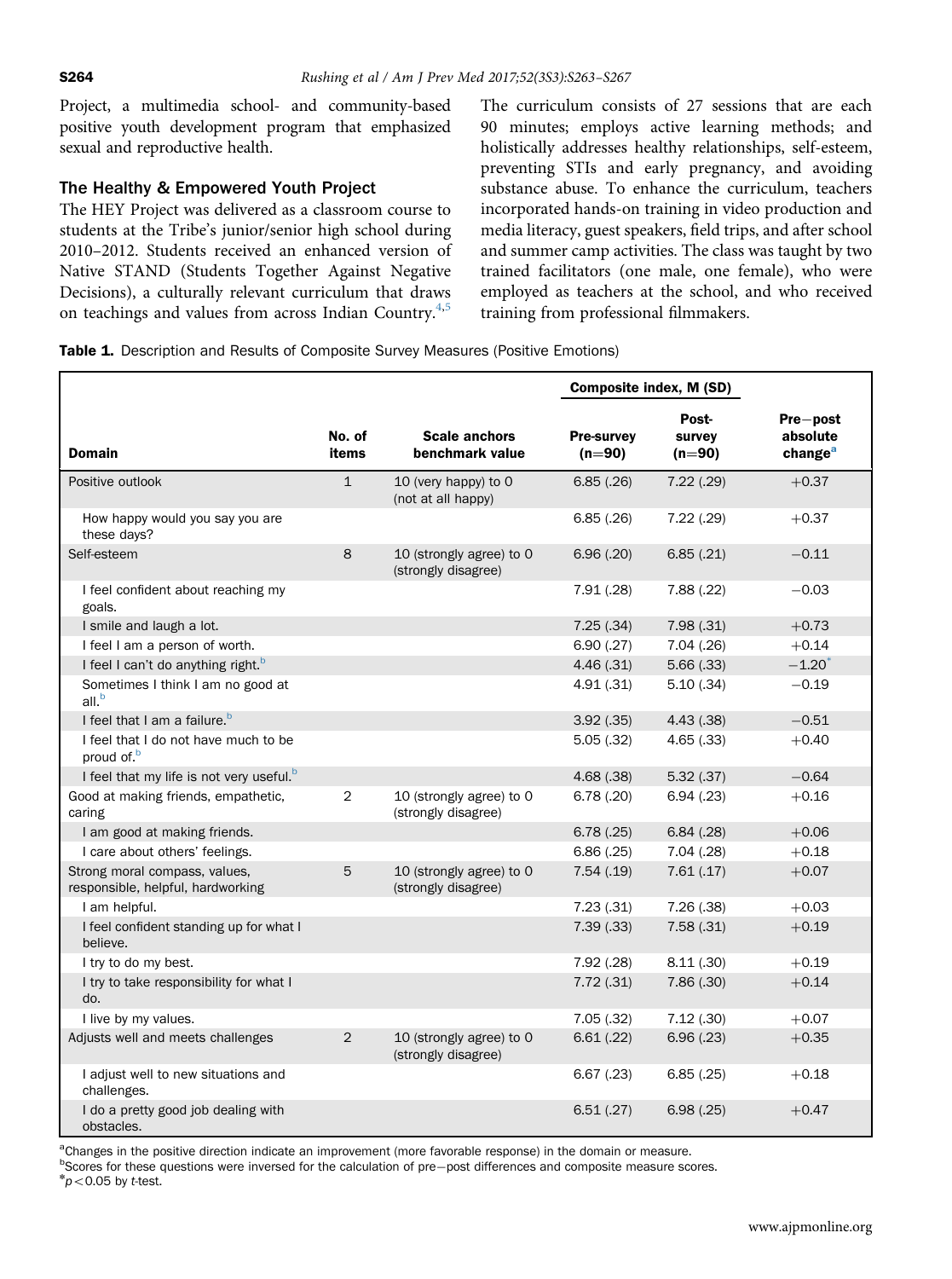During 2010–2012, a total of 117 students participated in one or more trimesters of the HEY class; 27 students (23.1%) dropped out of the curriculum before finishing.

#### **METHODS**

Confidential, anonymous surveys were administered to students at the beginning and end of their participation. A total of 33 focus groups, assembled by grade level and gender, were conducted with students at the end of each trimester. Focus groups ranged in size from two to 18 students, with a total of 129 participants. Interviews with the two teachers were conducted by phone at the end of each school year, and seven key informant interviews were conducted with community leaders, school administrators, and parents at the end of the project.

#### **Measures**

The survey included ten sections drawn and adapted from the Native Youth Survey<sup>4</sup> and other questionnaires validated with Native youth: $5-13$  $5-13$  (1) demographics; (2) self-esteem; (3) cultural identity; (4) aspirations and hopefulness; (5) cultural activities and interests; (6) relationships with caring adults; (7) feelings about school; (8) friends and community; (9) physical and mental health, alcohol and drug use, and sexual activity; and (10) feelings about the project.

Research on positive youth development has reported strong correlations between healthy behavior and factors that strengthen youths' ability to respond to developmental challenges.<sup>[9,](#page-5-0)[14](#page-6-0)</sup> To assess these protective/resiliency factors, the analysis included composite measures on "positive emotions and self-worth," "cultural pride and identity," feelings of "hopeful future," "parent/family engagement," and "community engagement."<sup>[12,13,](#page-5-0)[15](#page-6-0)</sup>

#### Statistical Analysis

Survey data were entered into an Access database and were analyzed for pre-post differences in Stata, version 12. The focus group transcripts were analyzed according to grounded theory methods using ATLAS.ti [\(www.atlasti.com](http://www.atlasti.com)). Transcript data were systematically categorized (open coding), categories were related to subcategories (axial coding), and core concepts were identified (selective coding).<sup>[16](#page-6-0)</sup> Student findings were organized into eight themes: (1) Trimester Topics, (2) Skills, (3) Identity, (4) Community, (5) Opportunities, (6) Project Strengths, (7) Project Weaknesses, and (8) Project Suggestions.

Teacher findings were organized into five themes: (1) Curriculum Topics, (2) Student Development, (3) Teacher Experience, (4) Project Challenges, and (5) Project Suggestions.

Seven themes emerged from the key informants: (1) Health Risk and Prevention, (2) Positive Outcomes and Impacts, (3) Community Engagement, (4) Project Praise, (5) Project Challenges, (6) Project Recommendations, and (7) Project Continuation.

Data analysis was conducted during 2013–2014. Findings were discussed with HEY teachers, school administrators, and community leaders to ensure alignment with their lived experience and to contextualize outcomes.

#### RESULTS

Of the 90 students who completed both a pre- and postsurvey, 83 (92%) were American Indian, 57 (63%) were aged 14–17 years, and 54 (60%) were in grades 9–12. The majority of students (72.2%) attended the HEY class for two or more trimesters.

Most students ranked themselves favorably on measures of positive outlook, self-esteem, morals and values, and adaptability ([Table 1](#page-3-0)), and on measures of cultural pride and identity [\(Appendix Table 1,](#page-5-0) available online). Students also reported medium-high scores on questions related to future life chances, future optimism, and life meaning [\(Appendix Table 2](#page-5-0), available online). Little change was observed from pre- to post-survey on these measures. At post-survey, 71.1% of students reported one or more leadership activities and 89.9% reported having an adult they could talk to about personal problems.

Measures of physical and mental health varied by gender. A higher percentage of boys than girls indicated they had "excellent or very good physical health" (boys: pre $=60\%$ , post $=59\%$ ; girls: pre $=49\%$ , post $=55\%$ ). A higher percentage of boys than girls reported they had "excellent or very good mental health" (boys:  $pre=62\%$ , post $=57\%$ ; girls: pre $=51\%$ , post $=59\%$ ). More girls than boys indicated they had "ever experienced depression" (girls: pre=59%, post=52%; boys: pre=27%, post=35%). A higher percentage of girls than boys reported ever having "attempted suicide" (girls: pre=19%, post=16%; boys: pre=6%, post=9%). Pre-post differences were not statistically significant. Behaviors associated with STI risk generally improved, although were not statistically significant. Most notably, high school girls reported improvements in condom use and testing for STIs (Figure 1). High school boys reported higher condom use than girls (pre= $65\%$ , post= $61\%$ ) and similar prevalence of testing for STIs ( $pre=22\%$ ,  $post=26\%)$ ([Appendix Figure 1,](#page-5-0) available online).

Students created more than 89 videos, 75 posters, two public billboards, and a mural addressing health topics (e.g., drug and alcohol use, suicide, bullying, dating



Figure 1. Percentage of female HEY students who reported protective health behaviors.

HEY, Healthy & Empowered Youth; STDs, sexually transmitted disease.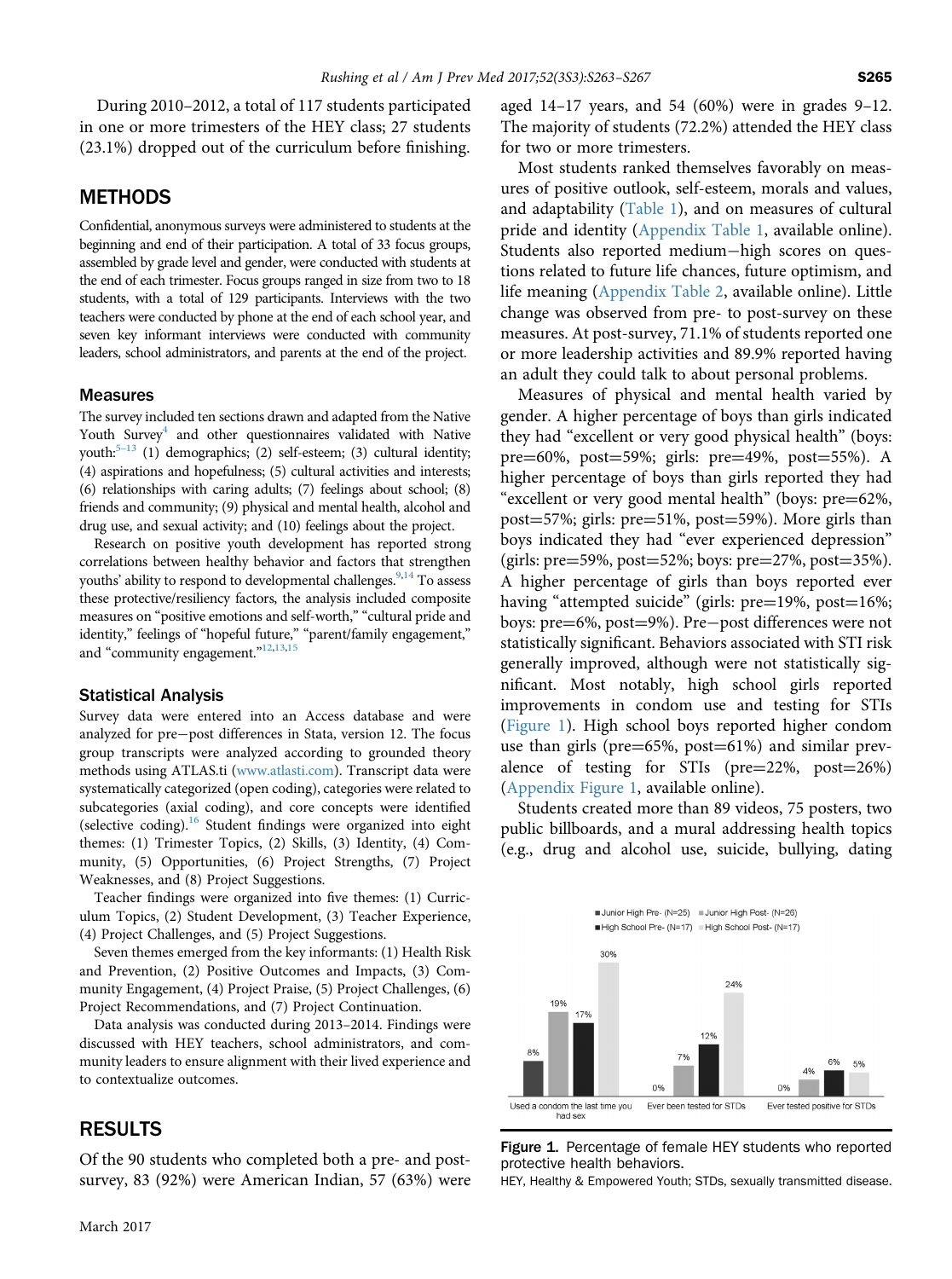<span id="page-5-0"></span>violence). The HEY YouTube channel (https://www. youtube.com/user/HEYProject1) has been viewed more than 14,000 times. In focus groups, students reported that the hands-on training in filmmaking and media development were critical components, improving retention, self-esteem, and self-confidence. In general, students favorably evaluated the HEY Project as acceptable, relevant, and valued (Appendix Table 3, available online).

#### DISCUSSION

The HEY Program educated tribal teens on a variety of sensitive health topics while remaining socially and culturally relevant. Students gained life skills, increased their confidence and self-esteem, and became more involved in their culture and community. Although the small sample size prevented demonstration of statistically significant effects, generally positive shifts were observed in key measures. Additional limitations include attrition, the pre-post design, and a single community.

The filmmaking activities reinforced classroom lessons and generated health-related media that resonated with family and community, suggesting that training youth to create media messages has the potential to influence not only individual behavior and peer norms, but also the social -ecologic factors that contribute to community-level health.

#### **CONCLUSIONS**

The HEY Project employed novel teaching strategies, using the Native STAND curriculum and student-led media projects to broach sensitive health topics, enhance student retention, instill healthy decision-making skills, and foster community buy-in.

#### ACKNOWLEDGMENTS

This publication is a product of the Prevention Research Centers Program at the Centers for Disease Control and Prevention. The findings and conclusions in this publication are those of the authors and do not necessarily represent the official position of the Centers for Disease Control and Prevention.

We wish to thank the tribal leaders, school board members, school administrators, health department administration, filmmakers, and students for their energy and enthusiastic support of this program. We thank Tosha Zaback, MPH who contributed to the evaluation plan, and Megan Hoopes, MPH and Emily Marre, MPH, who assisted with data analysis. We also thank our peer reviewers for their insightful recommendations for improvements to our manuscript.

Research was supported by the Youth Empowerment Program in the Office of Minority Health of the U.S. DHHS (Youth Empowerment Program Grant 1MP090037) and by Centers for Disease Control and Prevention (Prevention Research Center Grant U48DP001937). The study protocol was reviewed and

approved by the Oregon Health & Science University IRB [00005858].

Authors' tasks were as follows: Dr. Lambert was the Principal Investigator, Dr. Craig-Rushing was the Co-Investigator, Ms. Grimes was the Evaluator, Ms. Hildebrandt was the Project Manager, and Ms. Rowsell and Mr. Christensen were the Healthy & Empowered Youth class teachers.

No financial disclosures were reported by the authors of this paper.

#### SUPPLEMENTAL MATERIAL

Supplemental materials associated with this article can be found in the online version at [http://dx.doi.org/10.1016/j.](http://dx.doi.org/10.1016/j.amepre.2016.10.024) [amepre.2016.10.024.](http://dx.doi.org/10.1016/j.amepre.2016.10.024)

#### REFERENCES

- 1. Sarche M, Spicer P. Poverty and health disparities for American Indian and Alaska Native children: current knowledge and future prospects. Ann N Y Acad Sci. 2008;1136:126–136. [http://dx.doi.org/10.1196/annals.1425.017.](http://dx.doi.org/10.1196/annals.1425.017)
- 2. de Ravello L, Tulloch S, Taylor M. We will be known forever by the tracks we leave: rising up to meet the reproductive health needs of American Indian and Alaska Native youth. Am Indian Alsk Native Ment Health Res. 2012;19(1):i–x. [http://dx.doi.org/10.5820/aian.1901.2012.i.](http://dx.doi.org/10.5820/aian.1901.2012.i)
- 3. Craig Rushing S, Stephens D. Use of media technologies by Native American teens and young adults in the Pacific Northwest: exploring their utility for designing culturally appropriate technology-based health interventions. J Prim Prev. 2011;32(3):135–145. [http://dx.doi.](http://dx.doi.org/10.1007/s10935-011-0242-z) [org/10.1007/s10935-011-0242-z](http://dx.doi.org/10.1007/s10935-011-0242-z).
- 4. Smith MU, Craig Rushing S. Native STAND (Students Together Against Negative Decisions): evaluating a school-based sexual risk reduction intervention in Indian boarding schools. Health Educ Monogr. 2011;28(2):67–74.
- 5. Smith MU, Diclemente RJ. STAND: a peer educator training curriculum for sexual risk reduction in the rural South. Students Together Against Negative Decisions. Prev Med. 2000;30(6):441–449. [http://dx.](http://dx.doi.org/10.1006/pmed.2000.0666) [doi.org/10.1006/pmed.2000.0666](http://dx.doi.org/10.1006/pmed.2000.0666).
- 6. Benson PL, Scales PC. The definition and preliminary measurment of thriving in adolescence. J Posit Psychol. 2009;4(1):85-104. [http://dx.](http://dx.doi.org/10.1080/17439760802399240) [doi.org/10.1080/17439760802399240.](http://dx.doi.org/10.1080/17439760802399240)
- 7. DeHart DD, Birkimer JC. Trying to practice safer sex: development of the sexual risks scale. J Sex Res. 1997;34(1):11–25. [http://dx.doi.org/](http://dx.doi.org/10.1080/00224499709551860) [10.1080/00224499709551860.](http://dx.doi.org/10.1080/00224499709551860)
- 8. Fisher JD, Fisher WA, Bryan AD, Misovich SJ. Informationmotivation-behavioral skills model-based HIV risk behavior change intervention for inner-city high school youth. Health Psychol. 2002;21 (2):177–186. [http://dx.doi.org/10.1037/0278-6133.21.2.177.](http://dx.doi.org/10.1037/0278-6133.21.2.177)
- 9. Gavin L, MacKay AP, Brown K, et al. Sexual and reproductive health of persons aged 10–24 years: United States, 2002–2007. Morb Mortal Wkly Rep Surveill Summ. 2009;58(SS06):1–58. [www.cdc.gov/mmwr/preview/](http://www.cdc.gov/mmwr/preview/mmwrhtml/ss5806a1.htm?s_cid=ss5806a1_e) [mmwrhtml/ss5806a1.htm?s\\_cid](http://www.cdc.gov/mmwr/preview/mmwrhtml/ss5806a1.htm?s_cid=ss5806a1_e)=ss5806a1\_e Accessed July 17, 2009.
- 10. Jessor R, Donovan JE, Costa F. Personality, perceived life chances, and adolescent health behavior. In: Hurrelmann K, Lösel F, eds. Health Hazards in Adolescence. Berlin: Walter de Gruyter & Co., 1990:25–42.
- 11. Lou C, Anthony EK, Stone S, Vu CM, Austin MJ. Assessing child and youth well-being: implications for child welfare practice. J Evid Based Soc Work. 2008;5(1/2):91–133. [http://dx.doi.org/10.1300/J394v05n01\\_05.](http://dx.doi.org/10.1300/J394v05n01_05)
- 12. Rose-Krasnor L, Busseri MA, Willoughby T, Chalmers H. Breadth and intensity of youth activity involvement as contexts for positive development. J Youth Adolesc. 2006;35(3):385–499. [http://dx.doi.org/](http://dx.doi.org/10.1007/s10964-006-9037-6) [10.1007/s10964-006-9037-6.](http://dx.doi.org/10.1007/s10964-006-9037-6)
- 13. Youngblade LM, Theokas C, Schulenberg J, et al. Risk and promotive factors in families, schools, and communities: a contextual model of